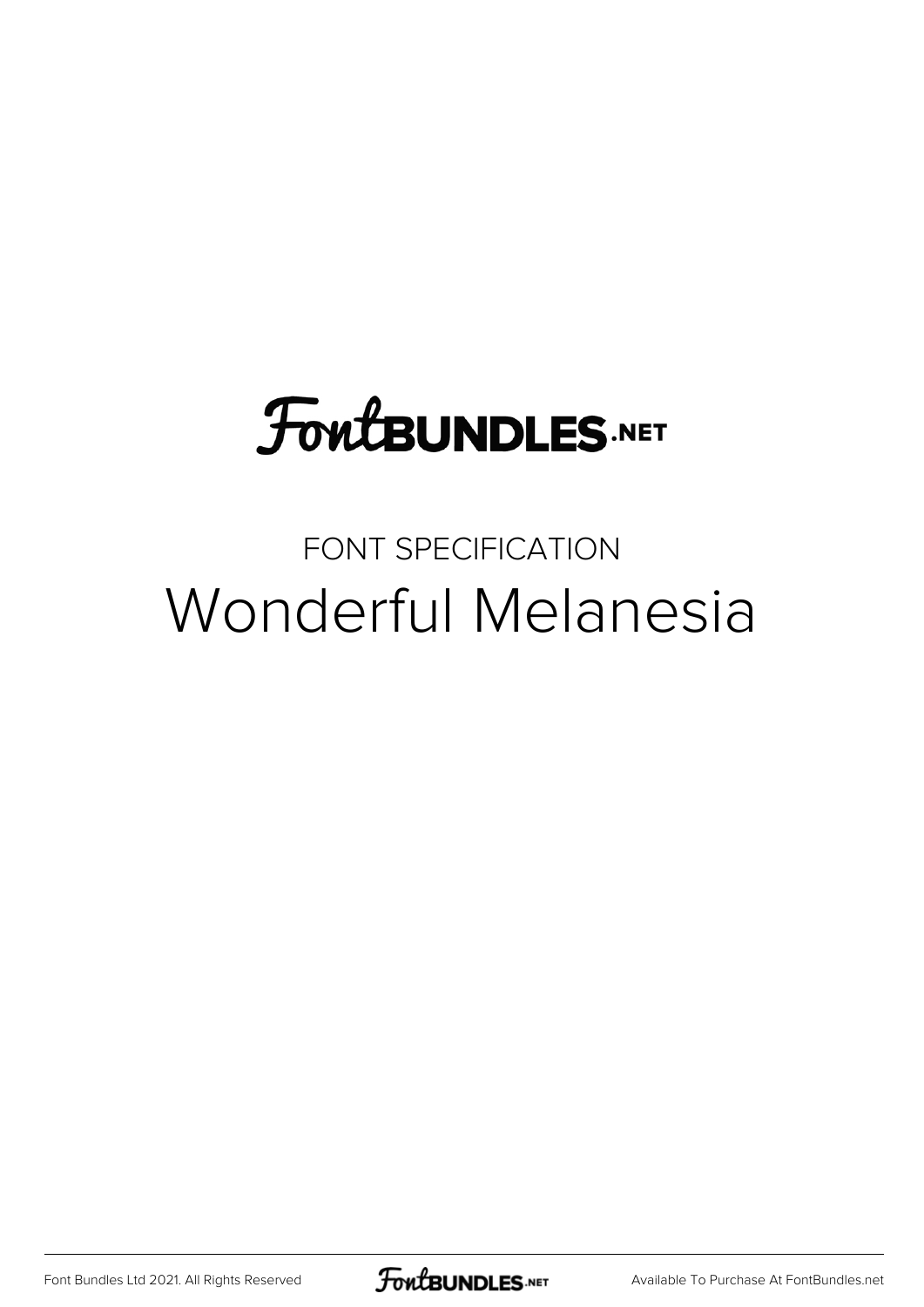Wonderful Melanesia Regular - Regular

**Uppercase Characters** 

## ABCDEFGHIJKLMNO PQRSTUVWXYZ

Lowercase Characters

## abcdefghijklmnopq rstuvwxyz

**Numbers** 

### 0123456789

Punctuation and Symbols

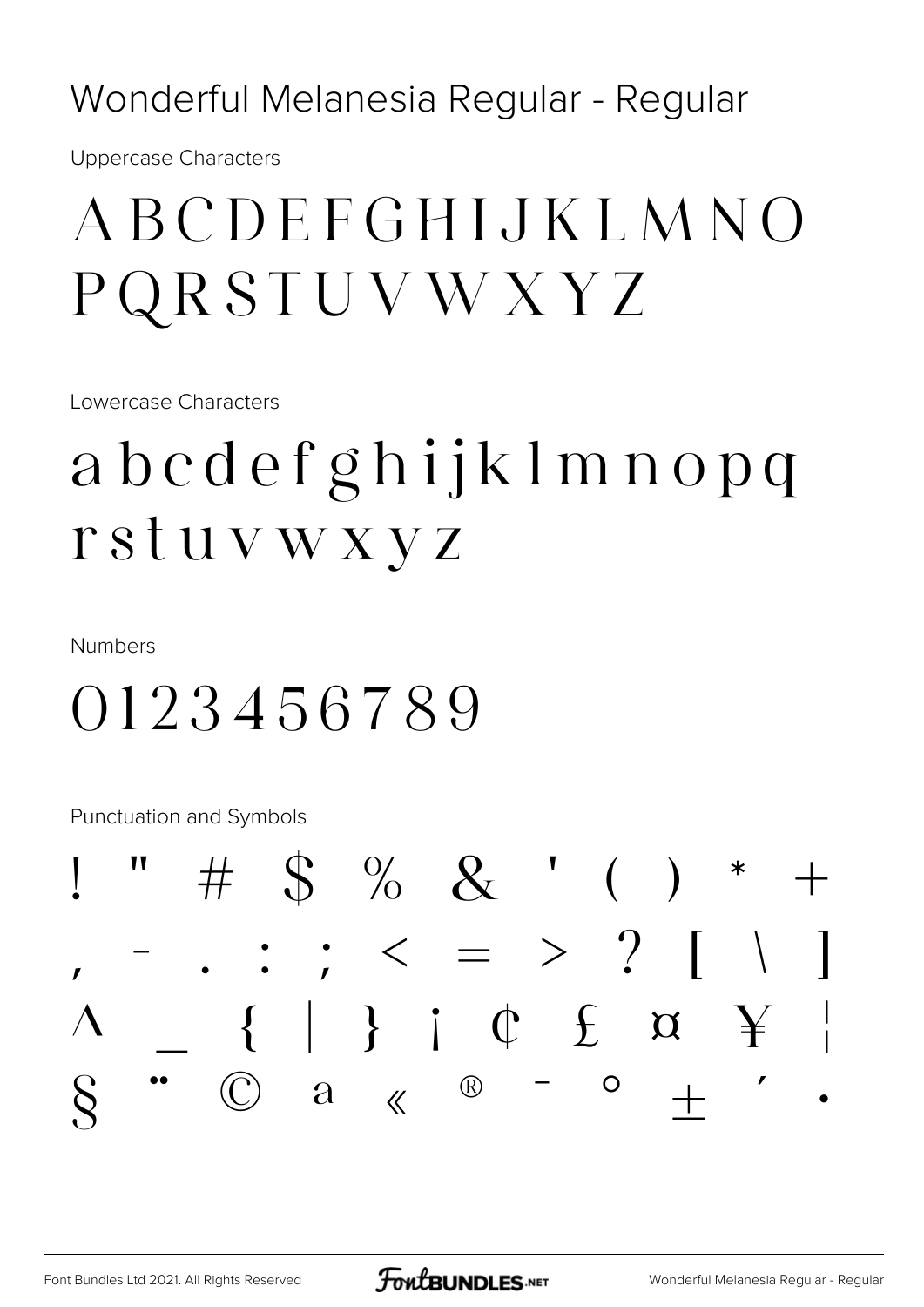## ¸ º » ¼ ½ ¾ All Other Glyphs À Á Â Ã Ä Å Æ Ç È É Ê Ë Ì Í Î Ï Ð Ñ Ò Ó Ô Õ Ö × Ø Ù Ú Û Ü Ý Þ ß à á â ã ä å æ ç è é ê ë ì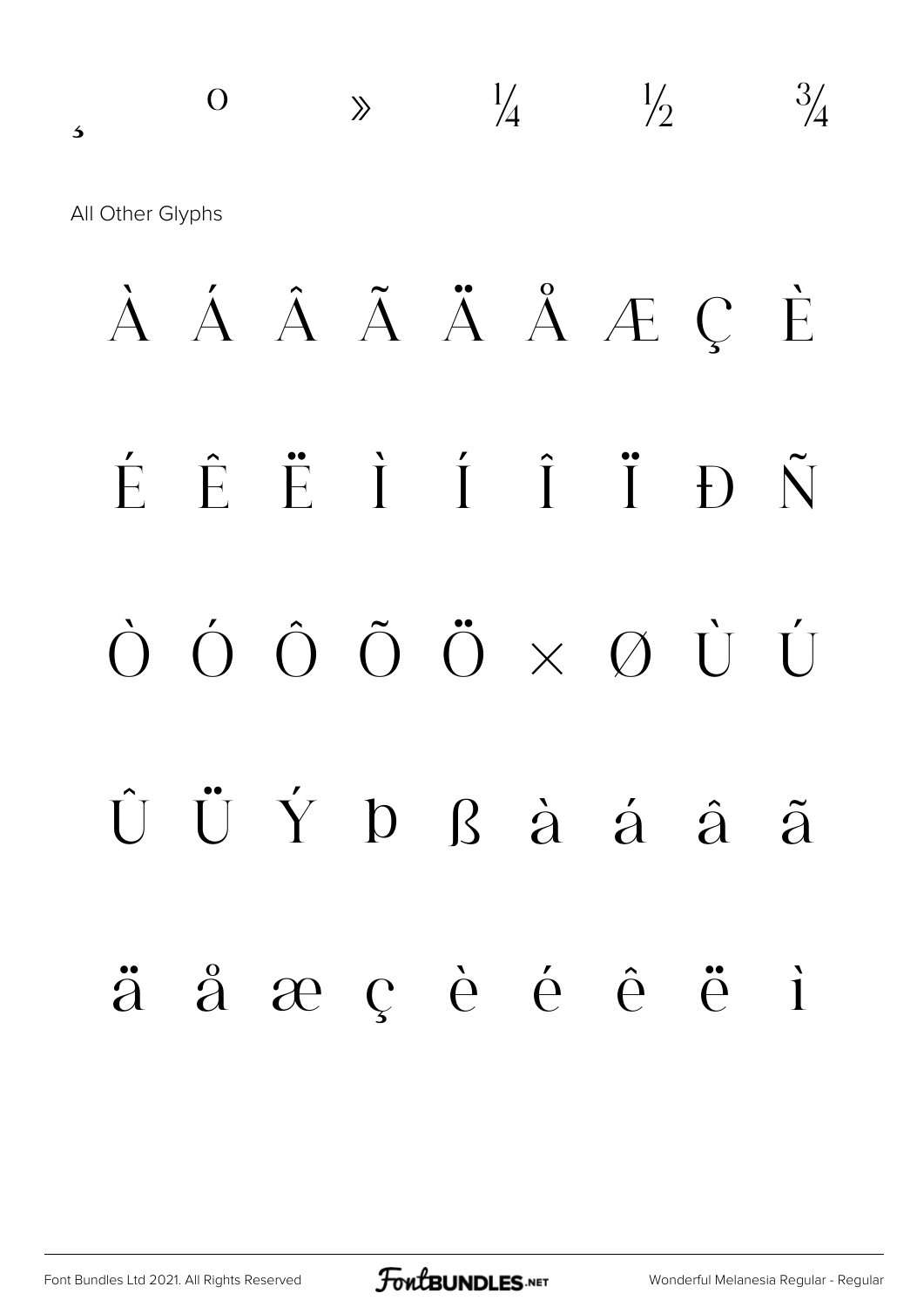# í î ï ð ñ ò ó ô õ ö ÷ ø ù ú û ü ý þ ÿ Ā ā Ă ă Ą ą Ć ć Ĉ ĉ Ċ ċ Č č Ď ď Đ đ Ē ē Ĕ ĕ Ė ė Ę ę Ě ě Ĝ ĝ Ğ ğ Ġ ġ Ĥ ĥ Ħ ħ Ĩ ĩ Ī ī Į į

[Font Bundles Ltd 2021. All Rights Reserved](https://fontbundles.net/) **FoutBUNDLES.NET** [Wonderful Melanesia Regular - Regular](https://fontbundles.net/)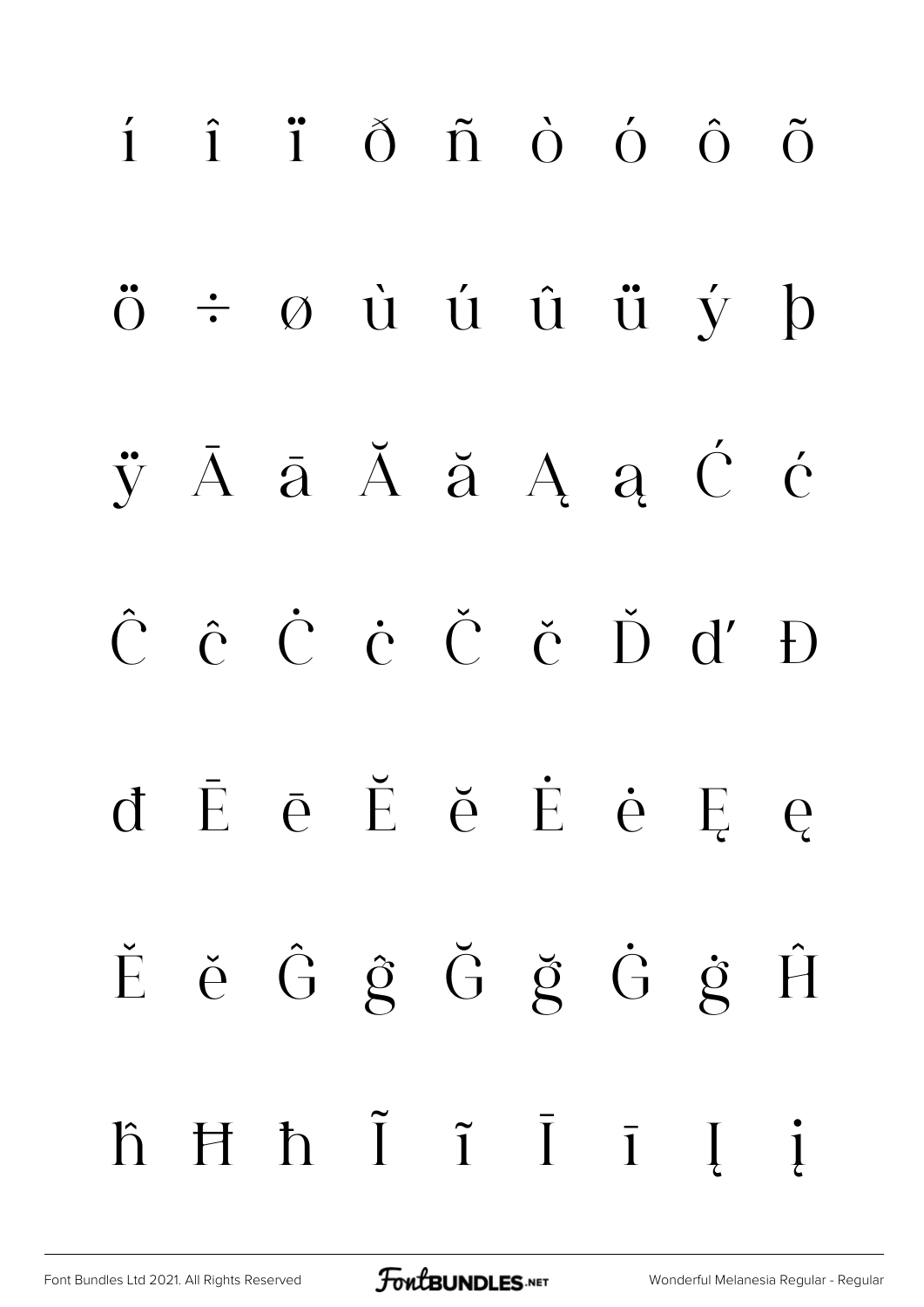# $i$  1 IJ  $ii$   $j$   $j$   $j$   $j$   $j$  $\mathbf{I}'$   $\mathbf{I}'$   $\mathbf{I}$   $\mathbf{I}$   $\mathbf{I}$   $\mathbf{N}$   $\mathbf{I}$   $\mathbf{N}$   $\mathbf{N}$   $\mathbf{N}$  $\bar{O}$   $\bar{O}$   $\bar{O}$   $\tilde{O}$   $\tilde{O}$   $\tilde{O}$   $\tilde{C}$   $\tilde{C}$   $\tilde{R}$ r Ř ř Š š Š ŝ Ş ş Š š Ť ť Ŧ ŧ Ũ ũ Ū ū Ŭ ŭ Ů ů Ű ű Ű ű Ų ų ŴŵŶŷŸŹźŻŻ

**FoutBUNDLES**.NET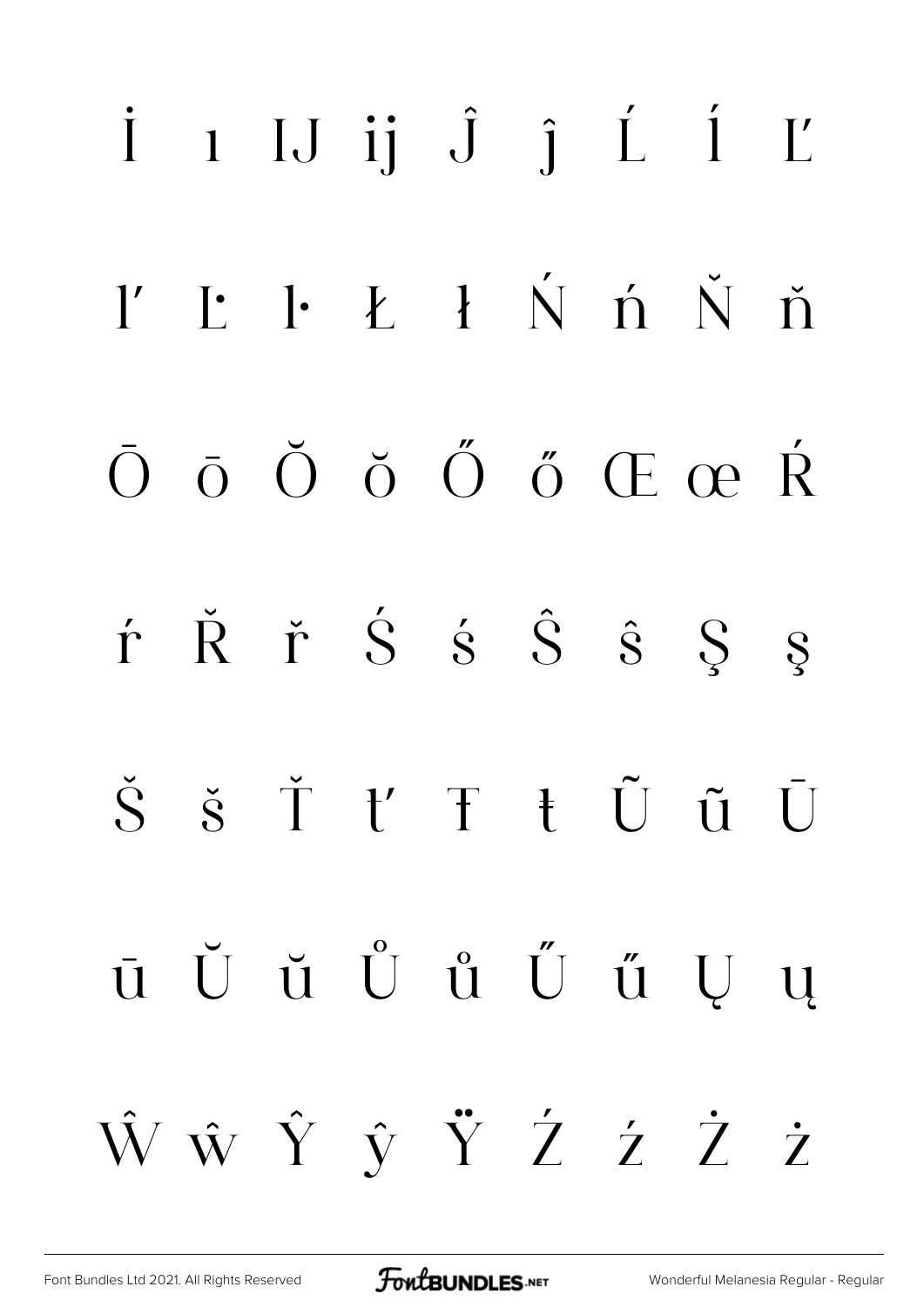

FontBUNDLES.NET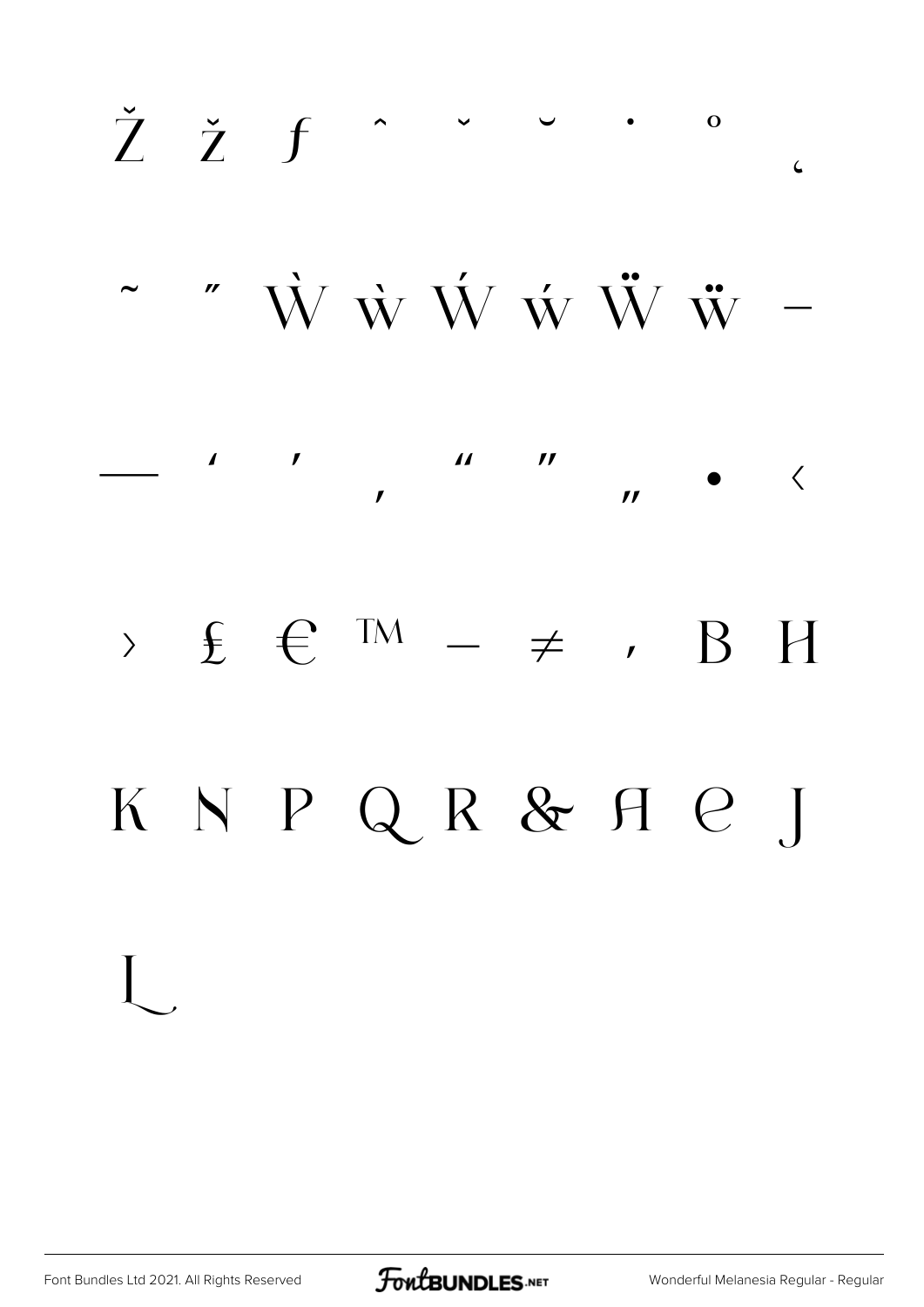### Wonderful Melanesia Signature - Regular

**Uppercase Characters** 

ABCDEFG HIDKLMMDPQRSTUVWX

 $yZ$ 

Lowercase Characters

abudepghijklmn-pgrotarmaxyz

#### **Numbers**

0123456789

#### Punctuation and Symbols



### All Other Glyphs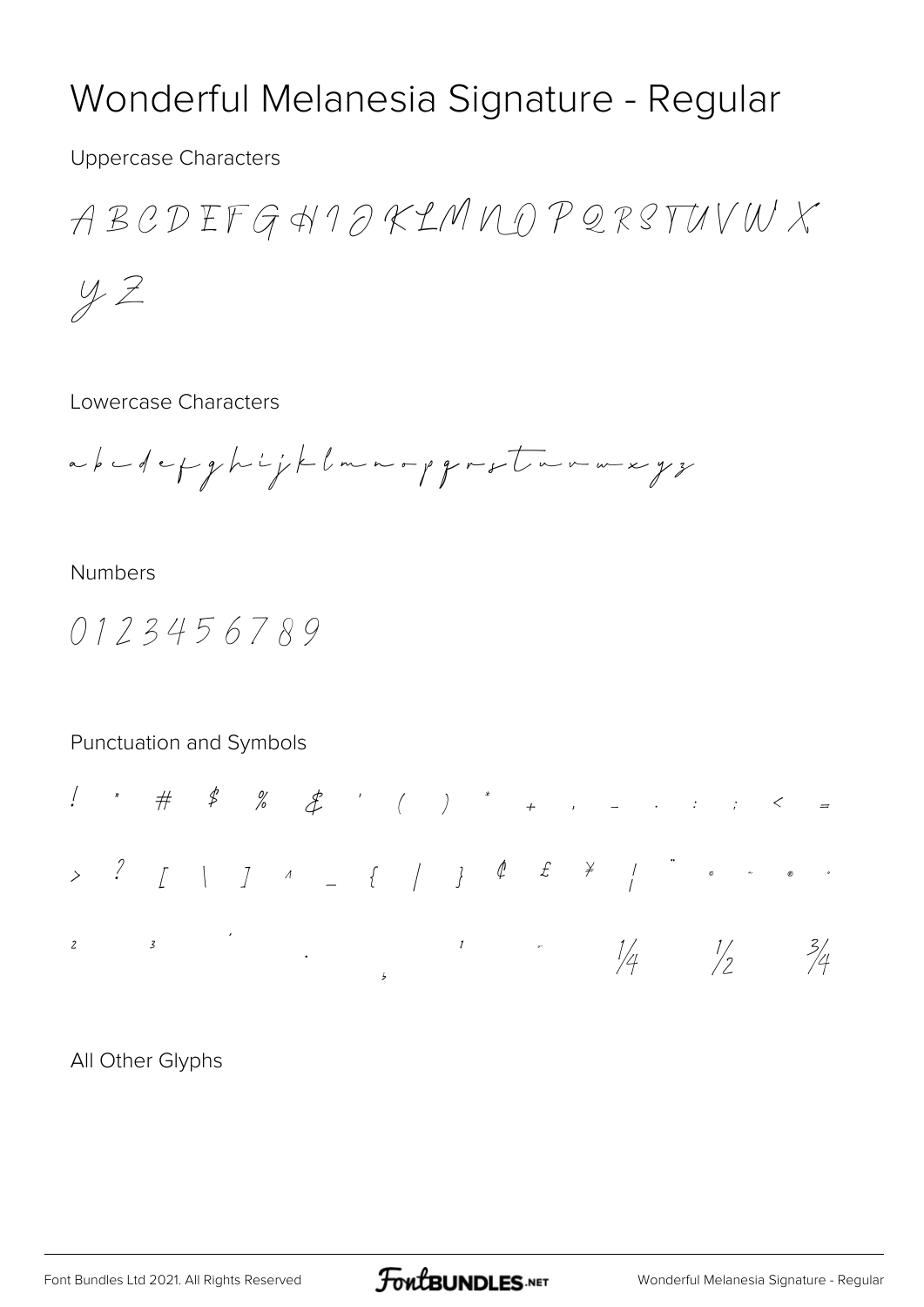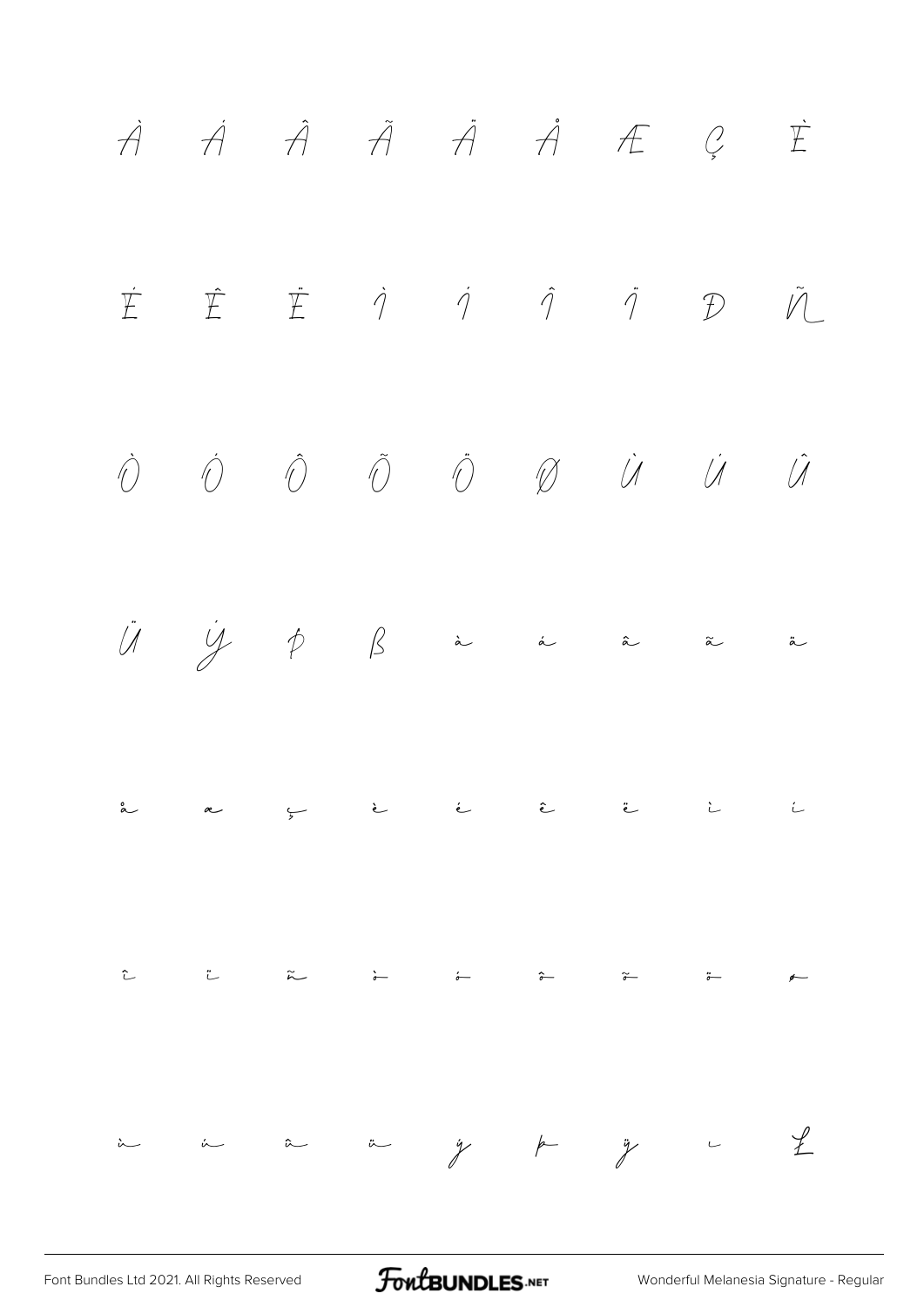

FoutBUNDLES.NET